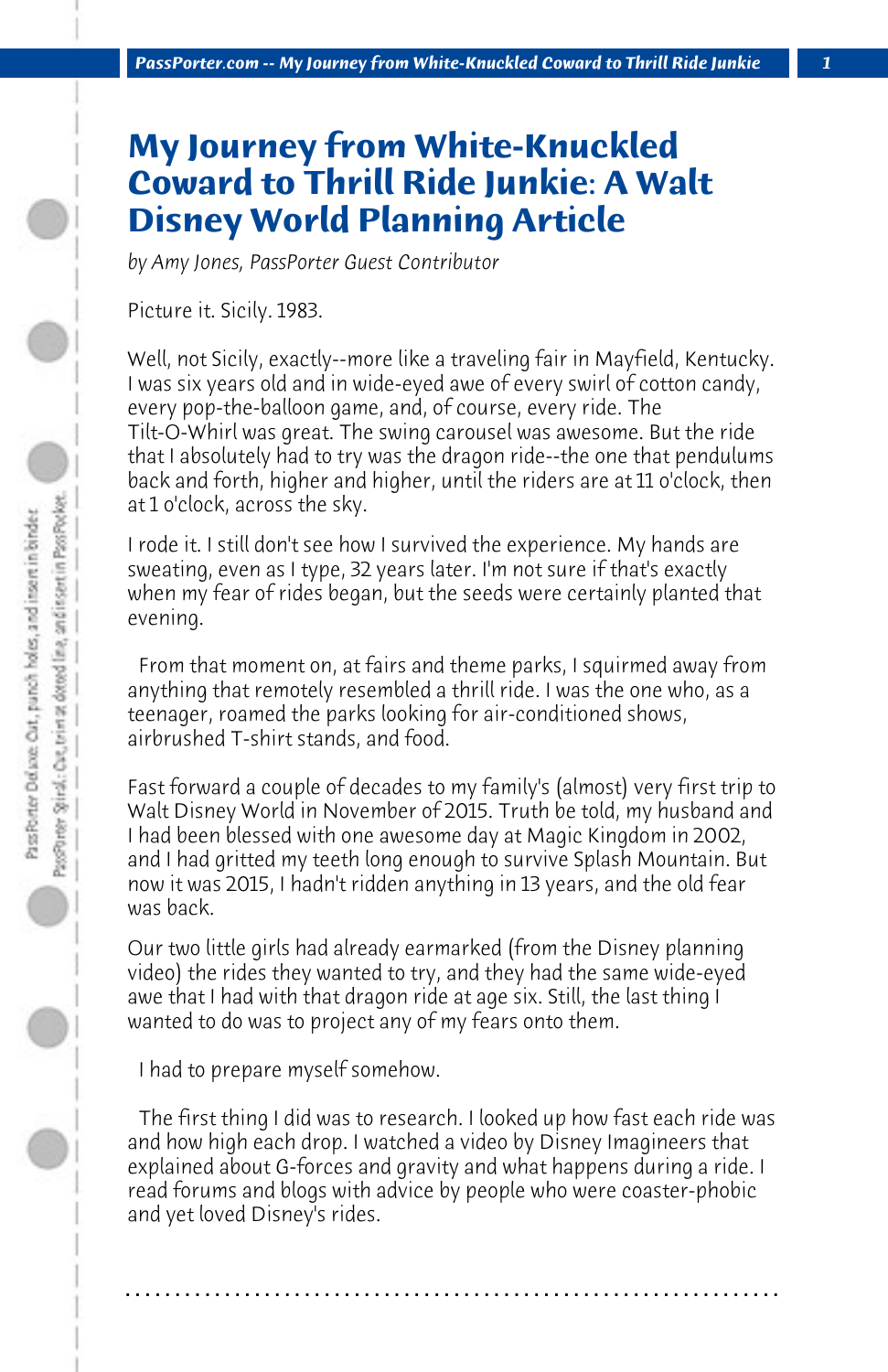After my initial research, I began to study even further. YouTube was an invaluable tool. I watched every YouTube video I could, over and over, of the rides that I was dreading the most, until I knew every turn and every drop. It may sound silly to you to ruin the surprises of a ride by knowing what to expect, but for me it was necessary. I was marching into battle, and I had to study the terrain into which I would soldier forth.

 Still, there were nights that I actually lost sleep, in dread of what was to come. While my girls were counting down the days until our vacation, I was trying harder and harder to drum up courage.

 Then, the day came. We were at Epcot, and my 7-year-old wanted to do The Sum of All Thrills (a ride that allows you to design your own roller coaster and ride it virtual-reality style, while a robotic arm moves you around). So, I quietly let her design the ride, then climbed into the simulator.

 It was awesome! The ride (like most, I found, at Disney) was over in a jiffy and she and I emerged from it giggling.

 Next, Test Track. This was another that I had been dreading because, not only had I been scared of rides for the last three decades, but I'd also developed a rather annoying phobia about highways and the perils thereof. Again, I loved it. The speed was awesome, as were all the hazards that the car swerves to miss. We rode it twice.

 Then came Hollywood Studios, and with it, the two rides I'd been dreading the most: Rock 'n' Roller Coaster Starring Aerosmith, and the Twilight Zone Tower of Terror. I had scheduled these two first to get them over with and for crowd purposes.

 I got on Rock 'n' Roller Coaster like a trooper, I'm proud to say. We found out at the last minute that our 5-year-old was, in fact, tall enough to ride, so into the "stretch limo" we all climbed. True, the initial blast off is a little intense, but short-lived, but I absolutely LOVED the ride. I was laughing and shouting "Whoo-hoo, I love this!" the entire time. I'd ride it this morning if I weren't 12 hours away!

 So, I reasoned that my adrenaline rush from Rock 'n' Roller Coaster would carry me through the Twilight Zone Tower of Terror, and I was right. I love both the Twilight Zone and the 1930's, so I really didn't want to miss this one. Even though I knew that this ride was controlled by random programming so that each experience is different, I felt prepared. I knew exactly what would happen before the drops, and the

**. . . . . . . . . . . . . . . . . . . . . . . . . . . . . . . . . . . . . . . . . . . . . . . . . . . . . . . . . . . . . . . . . .**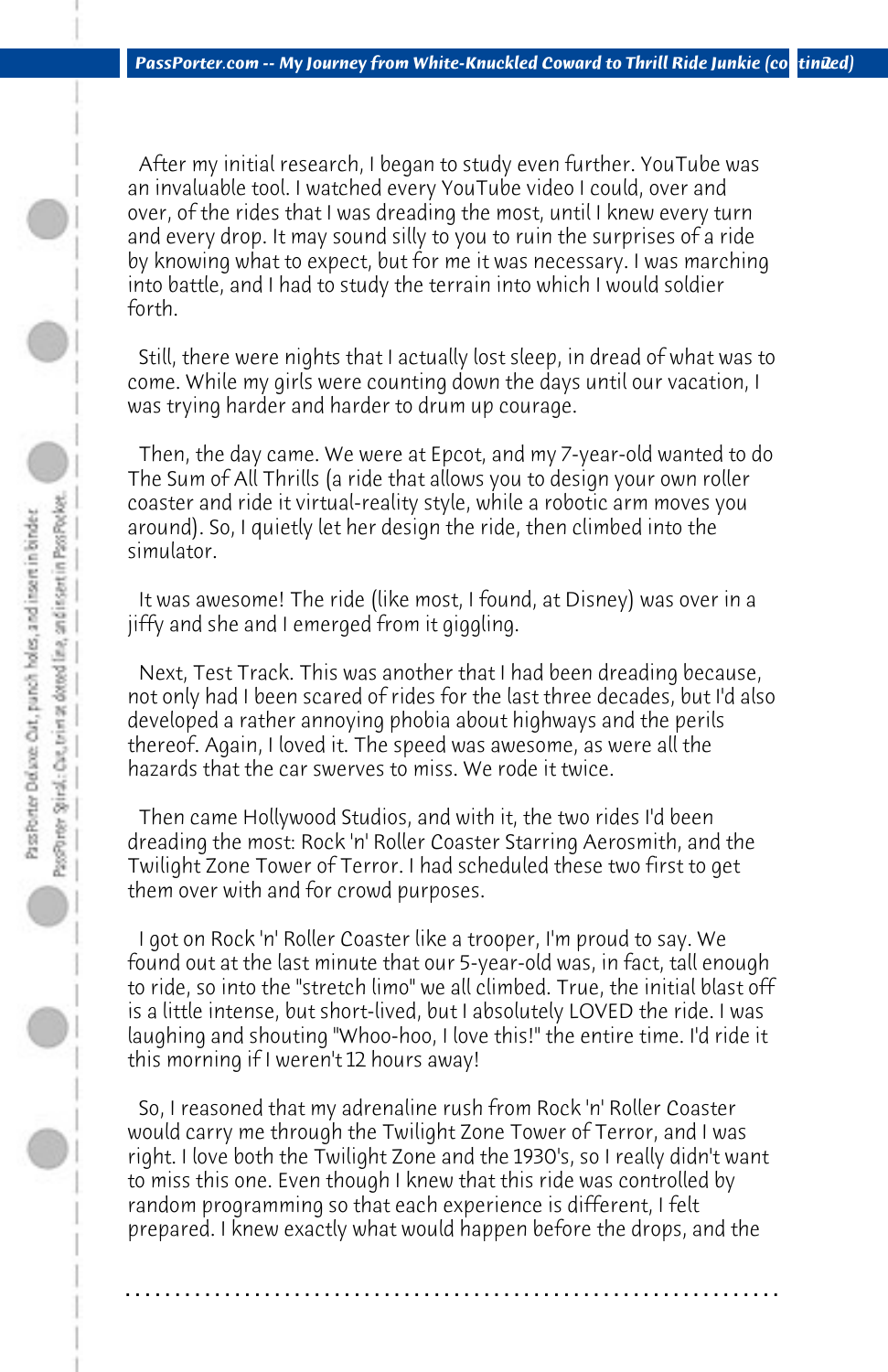*PassPorter.com -- My Journey from White-Knuckled Coward to Thrill Ride Junkie (continued)* 

moments the drops would begin. And you know what? I loved the drops! They're really not bad. I thought they felt like the feeling on a swing set, right before you go back down. You feel weightless--in fact you come up off your seat. I had a goofy smile in every picture as I giggled with delight.

 I could go on and on, and am tempted to. All in all, I rode Expedition Everest three times, Tower of Terror and Rock 'n' Roller Coaster twice each, and a smattering of others, often by myself!

 My children, however, are making their own decisions right now as to whether rides are for them. My 7-year-old was willing to try everything at least once, whereas her little sister started out with enthusiasm, and even rode Rock 'n' Roller Coaster twice, but turned down the volume considerably as the week went on. She even asked "Does this ride go fast?" as we approached our booth at Sci-Fi Drive-In (shaped like a classic car). I've decided not to push them past anything they want to do.

 But I learned something about myself this trip, if you haven't guessed it yet. I love thrill rides (or at least thrill rides, Disney-style)! I'm not sure I could do the dragon ride again, should we visit another traveling fair, but now I know that I can go to Walt Disney World, get on just about anything, and have a ball. I love the speed, the themes, and listening to other people scream while I placidly enjoy the wind on my face.

 Maybe it's because I was so well prepared that I'm now a Disney ride junkie. Maybe it's part of [approaching my 40's, like putting Tabasco](http://www.passporter.com/articles/thrill-ride-junkie.php) sauce all over everything (I mean, where did that come from?!!).

 But, I think the biggest thrill of all came from overcoming an almost lifelong fear. Every time I ride a ride, a victory is further sealed over a fear that controlled me for way too long.

*About The Author: Amy Jones lives in Kentucky with her husband and two daughters (one princess and one pirate empress), and has been a Disney fan since the days of LP records. She is counting the days until her family's next Walt Disney World vacation in May of 2016. - See more at: http://www.passporter.com/articles/saving-money-for-disney-debt-free.h tml*

*Article last updated: 01-01-2016*

*View the latest version online at: http://www.passporter.com/articles/thrill-ride-junkie.html*

**. . . . . . . . . . . . . . . . . . . . . . . . . . . . . . . . . . . . . . . . . . . . . . . . . . . . . . . . . . . . . . . . . .**